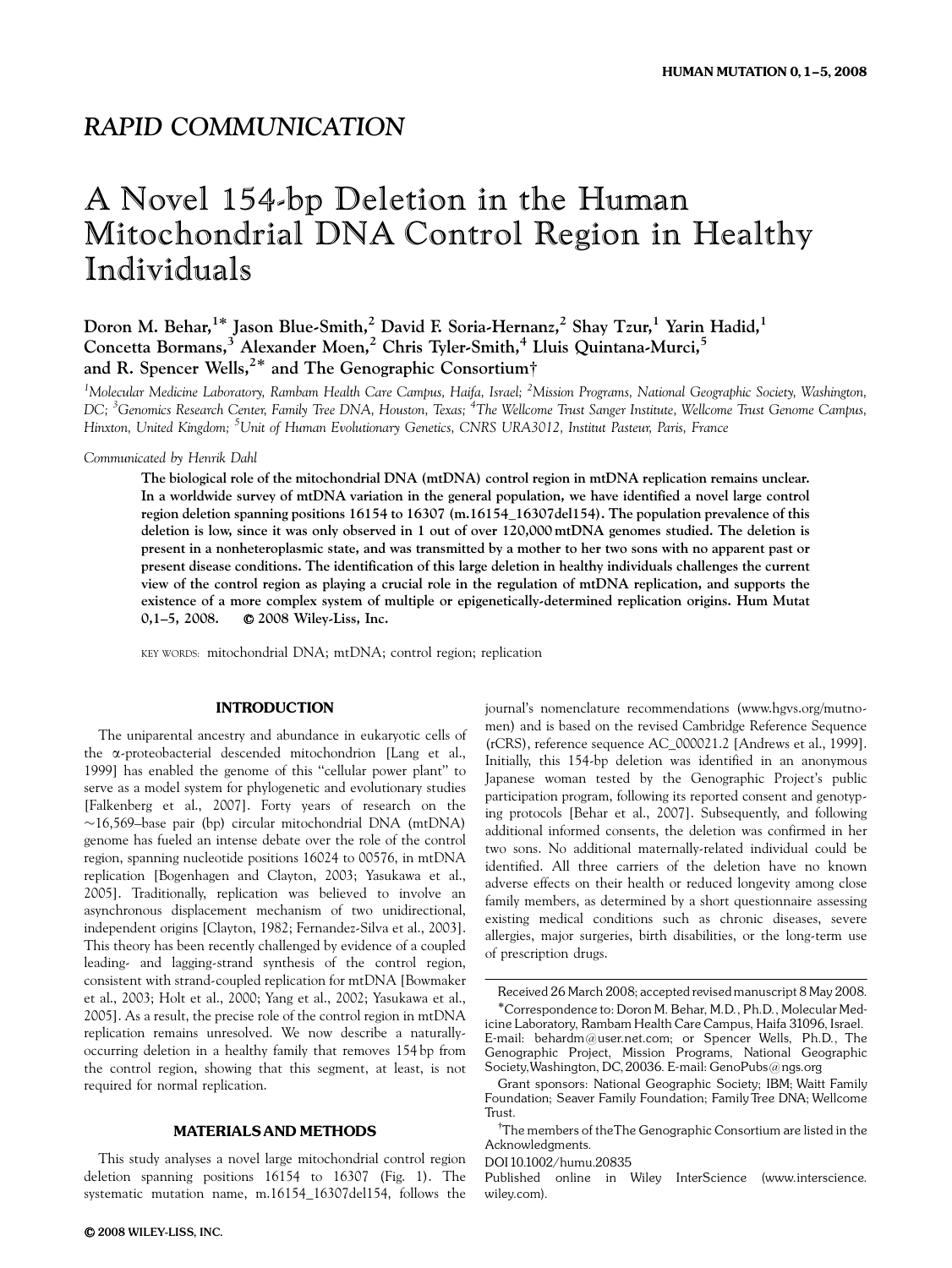

FIGURE 1. Position of the control region deletion. A: L-strand chromatograms reading  $5'$  to  $3'$  of a control mtDNA sample that matches the rCRS [Andrews et al.,1999] (top) and of the sample containing the 154-bp deletion (bottom). The repeated sequences flanking the deletion are marked in the box. The black arrows point to mtDNA positions 16154 and 16165. The red arrows point to positions 16308 and 16319 of the mtDNA. Position 16308 also marks the 3<sup>'</sup> end of the deletion breakpoint. **B:** L-strand stretch of haplogroup A1a sequence reading  $5'$  to  $3'$ . The deleted segment between positions 16154 and 16307 is marked in the box and proposed to have arisen by recombination between the two flanking repeats in red fonts. The adenine in position 16319 is marked in blue as it differs from the rCRS in the same position [Andrews et al.,1999].TheTAS are marked in italics and gray background [Roberti et al., 1998]. Positions 16197 and 16184, thought to have important roles in replication [Yasukawa et al., 2005], are marked in green.

To confirm that the reported deletion does not represent an undetected heteroplasmic state [Torroni et al., 1994] or a nuclear insertion resulting from horizontal gene transfer, we repeated the amplification and sequencing of the control region using a number of primer pairs both internal and external to the deleted region (Fig. 2A and B). The amplification and sequencing of the control region was run using three pairs of primers lying outside the deleted region and using as positive controls samples from various human phylogenetic branches. Two pairs of primers have been previously reported, namely, 15876F and 639R [Behar et al., 2007], and D1F and D1R [Taylor et al., 2001]. The third pair of primers was designed as the M13-tailed primers 11CF and 11CR:

- $\bullet$  11CF 5'-TGTAAAACGACGGCCAGTGAAAAAGTCTTT AACTCCAC-3' and
- $\bullet$  11CR 5'-CAGGAAACAGCTATGACCATACCAAATGCAT GGAGAGC-3'.

In addition, we verified the deletion length by means of a fragment length analysis technique, which accurately measured the size of the PCR products on an ABI3730 (Applied Biosystems, Foster City, CA) using standard allele-size ladders and the same tailed primers (Fig. 2C). To confirm that the deleted segment was not transferred to the nuclear genome (i.e., a NUMT) or had been missed by our PCR amplification primers, we designed a pair of primers internal to the deleted segment:

- $\bullet$  16158F 5'-ACATAAAAACCCAATCCACA-3' and
- $\bullet$  16287R 5'-GGTTTGTTGGTATCCTAGTGG-3'.

Finally, to confirm that the deleted segment was not transferred to a different location in the mitochondrial genome, we sequenced the entire mtDNA genome of the mother [Taylor et al., 2001]. The complete sequence of the index case (GenBank accession number EU558518) was colinear with the rCRS and revealed no sign of the deleted segment.

#### RESULTS AND DISCUSSION

In this study we describe a large mtDNA control region deletion of 154 bp (m.16154\_16307del154) inherited in a nonheteroplasmic state in a healthy trio of one mother and two sons. Our molecular analysis indicated that the three samples with the deletion produced a PCR amplification product only when primers external to the deletion were used, and product sizes were as expected from the deletion length (Fig. 2A). When primers internal to the deletion were used, control samples yielded a PCR product concordant with the expected sizes, while the studied samples containing the 154-bp deletion showed no amplification (Fig. 2B). In all attempts, only one specific PCR product was observed, demonstrating the existence of a single DNA template in both the control and studied samples at this level of sensitivity (Fig. 2). The mutation, classified as a class I deletion [Samuels et al., 2004], is flanked by two short homologous direct repeat sequences of 12 nucleotides, TAGTACATAAAA (Fig. 1), and contains several positions previously reported by two models as involved in mtDNA replication [Fernandez-Silva et al., 2003; Yasukawa et al., 2005]. It is important to note that even if our molecular analysis missed a low level of heteroplasmy and a subset of the mtDNA genomes carried by the studied individuals does not contain the deletion, the identification of the deletion in two different generations is a clear-cut proof of their capability to replicate. While the prevalence of the deletion in the general population remains unknown, it should be noted that it was identified in only 1 out of over 120,000 mtDNA genomes tested so far by the Genographic Project's public participation program [Behar et al., 2007]. An update of the Genographic mtDNA database is also being made available as part of this report, and can be accessed at www3.nationalgeographic.com/genographic/resources.html.

Interestingly, the phylogenetic branch of the index case, haplogroup A1a according to standard nomenclature [Tanaka et al., 2004], is characterized by an adenine at position 16319 as compared to a guanine found at the same position in the rCRS. This increases the length of the repeated sequences to 12 nucleotides (TAGTACATAAAA) rather than 11, as found in mitochondrial genomes devoid of an adenine in position 16319 (Fig. 1) and may thus predispose to the deletion. Preliminary analyses of potential DNA folding in the region where the deletion is located using the mfold program [Zuker, 2003] have revealed two folding structures depending on whether a G or an A was at position 16319 (results not shown). Even though the mutation at position 16319 seems to affect the mtDNA folding structure, this mutation is found in many other phylogenetic branches [Behar et al., 2007], suggesting that the formation of the deletion is still a rare event.

Associations of large deletions in the mitochondrial genome with human pathologies have been used to elucidate the function of specific genomic regions [Copeland, 2008]. A comprehensive review of 263 large mtDNA deletions noted only four deletions with a  $3'$  end extending beyond position 16085, while deletions removing the region beyond 16268 have never been reported [Samuels et al., 2004]. One deletion extended to position 16191 and was associated with Wolfram syndrome [Barrientos et al., 1996]. The other three were observed only as sublimons present in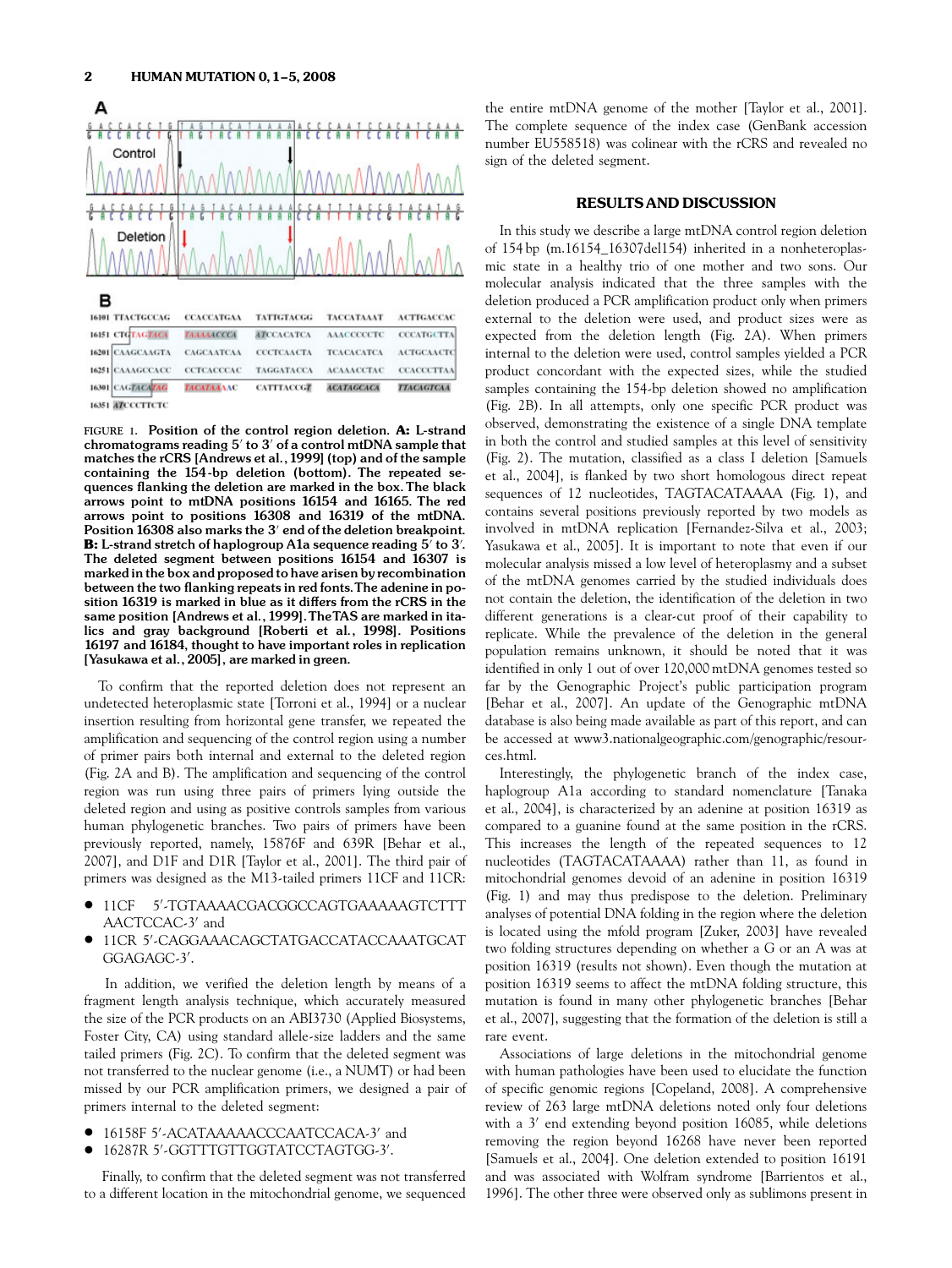

FIGURE 2. Molecular analysis of the control region deletion. A: Detection of the deletion by 2% agarose gel electrophoresis of amplified fragments using the external to the deletion primers D1F and D1R [Taylor et al., 2001]. Molecular size marker (100-bp ladder, lowest band 300 bp) is shown on the left. The amplification product of the control (C) mtDNA sequence is seen at the 667-bp position and the deleted (D) mtDNA sequence at the 513-bp position. B: Detection of the deletion by 2% agarose gel electrophoresis of ampli¢ed fragments using the internal to the deletion primers 16158F and 16287R. Molecular size marker (100-bp ladder, lowest band 100 bp) is shown on the left. The amplification product of the control mtDNA sequence is seen at the 130-bp position while the deleted mtDNA showed no amplification. C: Electropherogram. The PCR was performed using the M13-tailed primers 11CF and 11CR, followed by a secondary PCR using aTAMRA-labeled M13 primer (Applied Biosystems).The secondary PCR products were then run on an ABI3730 using standard protocols for fragment analysis. Base pair insertions or deletions can be seen by an increase or decrease in fragment length when compared to a reference sequence.

very low levels in human cells and extending to positions 16085, 16116, and 16268 [Kajander et al., 2000]. This absence of large deletions within the control region has actually been suggested to circumstantially enforce the importance of this region as containing potential elements important for the origin or termination of mtDNA replication [Samuels et al., 2004; Yasukawa et al., 2005]. Our data show that that the deletion reported herein is not overtly deleterious. Its rarity among humans might suggest a subtle reduction in fitness, but we have no way to refute or confirm this possibility.

The novel deletion event, from positions 16154 to 16307, can however contribute significantly to our understanding of the functionality of this region in mtDNA replication. In particular, it is pertinent to assessing the two competing models of mtDNA replication, as it encompasses a region labeled as significant to the regulation of mtDNA replication by the asynchronous displacement model, as well as positions that have been highlighted as potential replication origins by the strand-coupled replication model. Under the classic asynchronous displacement model, unidirectional replication begins at the origin of the heavy strand  $(O<sub>H</sub>)$ , around mtDNA position 191, and proceeds to displace the parental heavy strand [Andrews et al., 1999; Brown et al., 2005; Crews et al., 1979] until it induces the second replication origin at the light strand (OL) located outside of the control region [Fernandez-Silva et al., 2003]. While the asynchronous displacement mechanism is not fully resolved, this model has emphasized the control region as important for the termination of replication [Fernandez-Silva et al., 2003]. The regulation of replication termination and elongation is reportedly controlled by a series of cis-acting termination associated sequences (TAS) located at the 5' end of the termination sites in a subregion of the first hypervariable segment (HVS-I) [Brown and Clayton, 2002; Doda

et al., 1981; Kai et al., 1999]. More specifically, in vivo footprints of protein-binding sites were detected in the TAS region, particularly around mtDNA positions 16147 to 16176 on the Hstrand and positions 16309 to 16336 on the L-strand, suggesting the existence of five possible TAS elements, A–E [Roberti et al., 1998]. The reported deletion completely eliminates the first identified TAS [Doda et al., 1981], later labeled as TAS-D (H strand), and 4 out of the 14 nucleotides comprising TAS-C (L strand) [Roberti et al., 1998], and therefore calls into question the presumed role of the TAS in the regulation of mtDNA replication.

According to the strand-coupled replication mechanism, different control region positions are highlighted as potential replication origins within and between different organs which attests for redundancy and plasticity of mtDNA replication origin. In solid tissues a broad origin of replication was suggested, which extend into the coding region, including the genes for cytochrome b and reduced nicotinamide adenine dinucleotide (NADH) dehydrogenase subunits five and six [Bowmaker et al., 2003]. The same group reported that in cultured human cells, bidirectional replication most frequently initiated at positions 16197 and 16184 of the H- and L-strands, respectively [Yasukawa et al., 2005]. It is clear, however, that these positions and the cluster of adjacent possible replication initiation site are eliminated by the reported deletion arguing against an essential role of positions 16197 and 16184 as replication origins.

The discovery of the novel deletion reported here can neither directly support nor refute these competing models of mtDNA replication, but it does have important biological implications. First, the deletion may indicate a more complex system of multiple replication origins, suggesting that mtDNA replication in humans is more dispersed than previously thought. The classic asynchronous displacement mechanism has emphasized the deleted region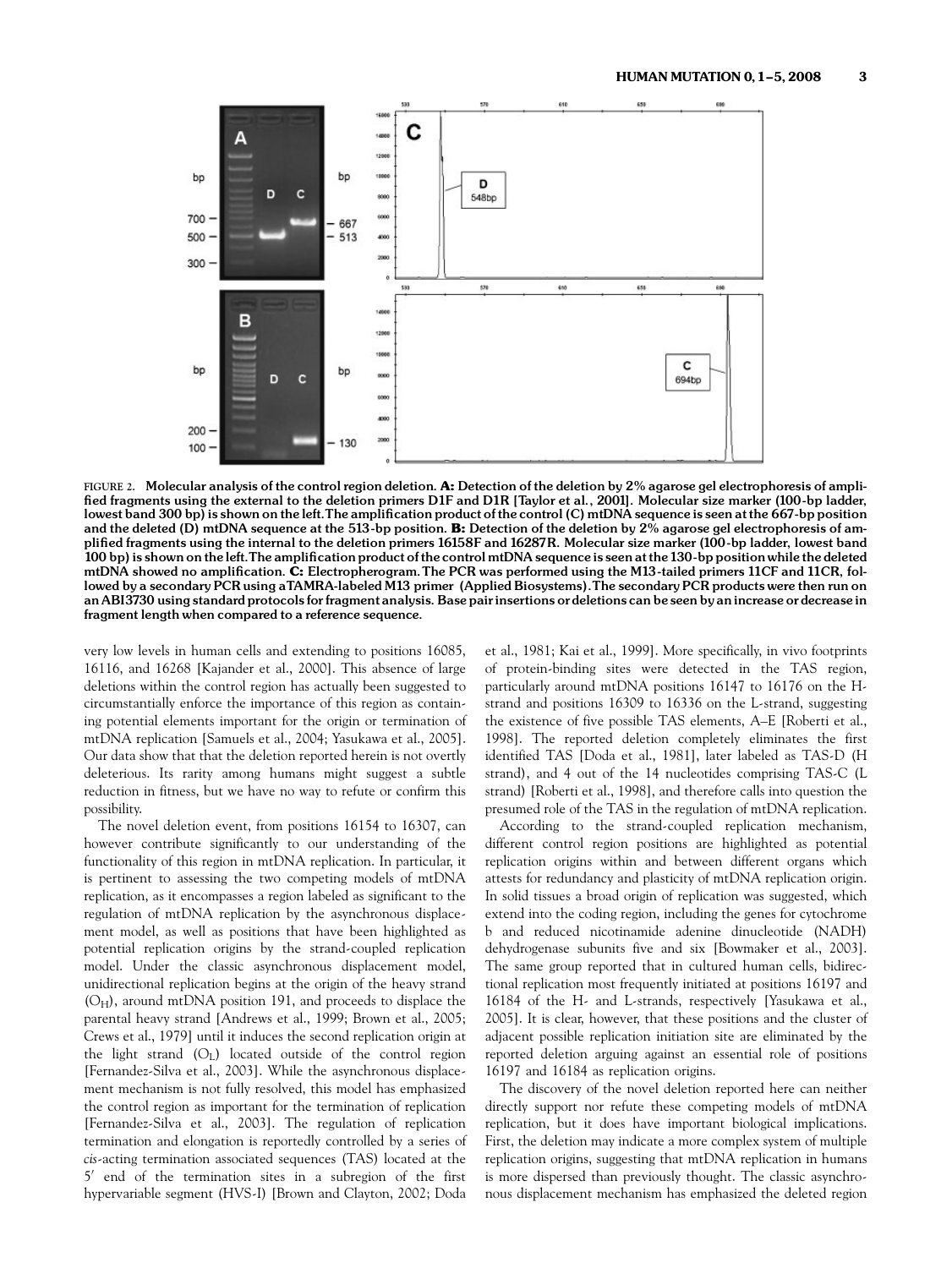as important for the termination of replication [Fernandez-Silva et al., 2003]. However, the deletion did not abolish all previously suggested TAS A–E elements [Roberti et al., 1998] and in theory the deletion could have yielded a new functional TAS. Furthermore, a comprehensive survey of mammalian mtDNA regions has shown that these TAS are part of two main conserved blocks, named the extended TAS (ETAS-1 and ETAS-2) [Sbisa et al., 1997]. While the former is present in all mammals, the latter can be missing. It is also worth noting that the deleted region largely overlaps with a deletion previously reported in gorilla and orangutan [Sbisa et al., 1997], suggesting an evolutionary precedent for this event. Indeed, ETAS-1 (16081–16138) is retained in the reported samples, which might be consistent with the idea of its key role, rather than that of TAS-D, in mtDNA replication termination. In agreement with this idea is the observation that deletion of ETAS-1 has been associated with Wolfram syndrome [Barrientos et al., 1996]. It can also be argued that the existence of a few TAS elements in a concentrated area is actually indicative for the biological importance of that region as the repeated elements provide redundancy. The strand-coupled replication mechanism has emphasized the deleted region as important for the origin of replication [Yasukawa et al., 2005]. However, it is possible that other replication origins previously believed to be of minor importance, such as those observed around the H strand positions 16370 or 16411, might assume a dominant role in the mtDNA genomes reported herein [Yasukawa et al., 2005]. Alternatively, mtDNA replication origins might show little sequence specificity and be determined by a largely epigenetic mechanism, like nuclear replication origins [Aladjem and Fanning, 2004]. Second, we anticipate this finding will lead to further research on the reported samples in an attempt to further elucidate our understanding of the role of specific sequences within the control region for mtDNA replication. Finally, this work illustrates the importance of creating large databases of human genetic variation (i.e., in the general healthy population) to discover rare genetic variants that would otherwise remain unidentified. The discovery of such rare mtDNA haplotypes will be important to identify the relative power of adaptive and nonadaptive forces acting on the evolution of the mtDNA genome.

### ACKNOWLEDGMENTS

We thank the three individuals that voluntarily donated their DNA sample to the study. C.T.S. is supported by The Wellcome Trust. The Genographic Consortium includes: Theodore G. Schurr, Department of Anthropology, University of Pennsylvania, Philadelphia, PA 19104-6398, USA; Fabricio R. Santos, Departamento de Biologia Geral, Universidade Federal de Minas Gerais, Belo Horizonte, Minas Gerais 31270-010, Brazil; Lluis Quintana-Murci, Unit of Human Evolutionary Genetics, CNRS URA3012, Institut Pasteur, Paris 75724, France; Jaume Bertranpetit, Evolutionary Biology Unit, Department of Experimental and Health Sciences, Universitat Pompeu Fabra, Barcelona 08003, Catalonia, Spain; David Comas, Evolutionary Biology Unit, Department of Experimental and Health Sciences, Universitat Pompeu Fabra, Barcelona 08003, Catalonia, Spain; Chris Tyler-Smith, The Wellcome Trust Sanger Institute, Wellcome Trust Genome Campus, Hinxton, Cambridgeshire CB10 1SA, UK; Elena Balanovska, Research Centre for Medical Genetics, Russian Academy of Medical Sciences, Moscow 115478, Russia; Oleg Balanovsky, Research Centre for Medical Genetics, Russian Academy of Medical Sciences, Moscow 115478, Russia; Doron

M. Behar, Molecular Medicine Laboratory, Rambam Health Care Campus, Haifa 31096, Israel and Genomics Research Center, Family Tree DNA, Houston, TX 77008, USA; R. John Mitchell, Department of Genetics, La Trobe University, Melbourne, Victoria, 3086, Australia; Li Jin, Fudan University, Shanghai, China; Himla Soodyall, Division of Human Genetics, National Health Laboratory Service, Johannesburg, 2000, South Africa; Ramasamy Pitchappan, Department of Immunology, Madurai Kamaraj University, Madurai 625021, Tamil Nadu, India; Alan Cooper, Division of Earth and Environmental Sciences, University of Adelaide, South Australia 5005, Australia; Ajay K. Royyuru, Computational Biology Center, IBM T.J. Watson Research Center, Yorktown Heights, NY 10598, USA; Saharon Rosset, Department of Statistics and Operations Research, School of Mathematical Sciences, Tel Aviv University, Tel Aviv 69978, Israel and Data Analytics Research Group, IBM T.J. Watson Research Center, Yorktown Heights, NY 10598, USA; Laxmi Parida, Computational Biology Center, IBM T.J. Watson Research Center, Yorktown Heights, NY 10598, USA; Jason Blue-Smith, Mission Programs, National Geographic Society, Washington, DC 20036, USA; David Soria Hernanz, Mission Programs, National Geographic Society, Washington, DC 20036, USA; R. Spencer Wells, Mission Programs, National Geographic Society, Washington, DC 20036, USA.

#### **REFERENCES**

- Aladjem MI, Fanning E. 2004. The replicon revisited: an old model learns new tricks in metazoan chromosomes. EMBO Rep 5:686–691.
- Andrews RM, Kubacka I, Chinnery PF, Lightowlers RN, Turnbull DM, Howell N. 1999. Reanalysis and revision of the Cambridge reference sequence for human mitochondrial DNA. Nat Genet 23:147.
- Barrientos A, Volpini V, Casademont J, Genis D, Manzanares JM, Ferrer I, Corral J, Cardellach F, Urbano-Marquez A, Estivill X, Nunes V. 1996. A nuclear defect in the 4p16 region predisposes to multiple mitochondrial DNA deletions in families with Wolfram syndrome. J Clin Invest 97:1570–1576.
- Behar DM, Rosset S, Blue-Smith J, Balanovsky O, Tzur S, Comas D, Mitchell RJ, Quintana-Murci L, Tyler-Smith C, Wells RS. 2007. The Genographic Project public participation mitochondrial DNA database. PLoS Genet 3:e104.
- Bogenhagen DF, Clayton DA. 2003. The mitochondrial DNA replication bubble has not burst. Trends Biochem Sci 28:357–360.
- Bowmaker M, Yang MY, Yasukawa T, Reyes A, Jacobs HT, Huberman JA, Holt IJ. 2003. Mammalian mitochondrial DNA replicates bidirectionally from an initiation zone. J Biol Chem 278:50961–50969.
- Brown TA, Clayton DA. 2002. Release of replication termination controls mitochondrial DNA copy number after depletion with 2',3'-dideoxycytidine. Nucleic Acids Res 30:2004–2010.
- Brown TA, Cecconi C, Tkachuk AN, Bustamante C, Clayton DA. 2005. Replication of mitochondrial DNA occurs by strand displacement with alternative light-strand origins, not via a strand-coupled mechanism. Genes Dev 19:2466–2476.
- Clayton DA. 1982. Replication of animal mitochondrial DNA. Cell 28:693–705.
- Copeland WC. 2008. Inherited mitochondrial diseases of DNA replication. Annu Rev Med 59:131–146.
- Crews S, Ojala D, Posakony J, Nishiguchi J, Attardi G. 1979. Nucleotide sequence of a region of human mitochondrial DNA containing the precisely identified origin of replication. Nature 277:192–198.
- Doda JN, Wright CT, Clayton DA. 1981. Elongation of displacement-loop strands in human and mouse mitochondrial DNA is arrested near specific template sequences. Proc Natl Acad Sci USA 78:6116–6120.
- Falkenberg M, Larsson NG, Gustafsson CM. 2007. DNA replication and transcription in mammalian mitochondria. Annu Rev Biochem 76:679–699.